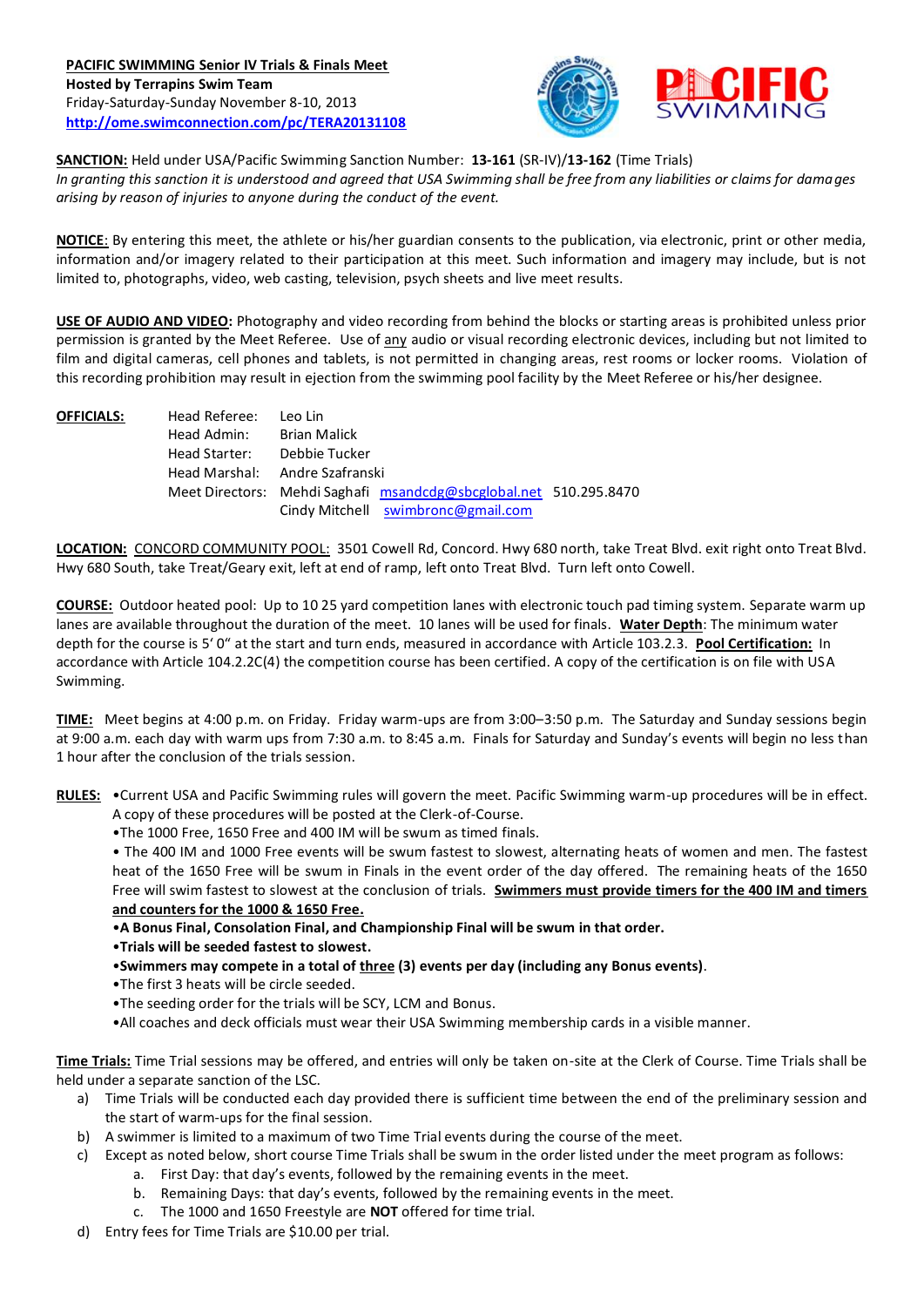**UNACCOMPANIED SWIMMERS:** USAS athlete-member competing in the meet must be accompanied by a USA Swimming member-coach for the purposes of athlete supervision during warm-up, competition and warm-down. If a coach-member of the athlete's USAS Club does not attend the meet to serve in said supervisory capacity, it is the responsibility of the swimmer or the swimmer's legal guardian to arrange for supervision by a USA Swimming member-coach. The Meet Director or Meet Referee may assist the swimmer in making arrangements for such supervision; however, it is recommended that such arrangements be made in advance of the meet by the athlete's USAS Club Member-Coach. The swimmer must be certified by a USA Swimming member coach as being proficient in performing a racing starter or must start the race in the water. It is the responsibility of the swimmer or the swimmer's legal guardian to ensure compliance with this requirement.

**ELIGIBILITY:** •Swimmers must be current members of USA-S and enter their name and registration number on the meet entry card as they are shown on their Registration Card.

•The meet host must check all swimmer registrations against the SWIMS database and if not found to be registered, the Meet Director shall accept the registration at the meet (a \$10 surcharge will be added to the regular registration fee). Duplicate registrations will be refunded by mail.

•Meet is open to all qualified swimmers, **who have met the listed time standards.** Swimmers must have met the Pacific Senior Sr IV time standards.

•Swimmers may enter a **maximum total of two (2) bonus events** for the meet. There is no qualifying standard for bonus events. **The 1000 & 1650 Free are excluded from bonus events. To enter a bonus event please enter your**  *SHORT COURSE time that is SLOWER than the Senior Standard* **for that event. Be sure to check the Bonus box.**

*•*Entry times submitted for this meet will be checked against the SWIMS database and may be changed in accordance with Pacific Swimming Entry Time Verification Procedures. **Entry times must have been achieved after May 1, 2012 and prior to the closing date of entries for the meet, Oct 30, 2013.** If the time can not be proven prior to the meet, the swimmer will be not be allowed to check-in for the event until the entry time has been proven. When possible, the coaches will be notified of the swimmers who have not proven their entry time. No refunds will be given if a time cannot be proven.

•No Time (NT) entries will NOT be accepted.

•Disabled swimmers are welcome to attend this meet and should contact the Meet Director or Meet Referee regarding special accommodations on entry times and seeding per Pacific Swimming Policy.

**RESTRICTIONS:** •Sale and use of alcoholic beverages and smoking and the use of other tobacco products is prohibited in all

areas of the venue during the warm-up period and the meet.

• Except where venue facilities require otherwise, changing into or out of swimsuits other than in locker rooms or other designated areas is not appropriate and is strongly discouraged.

•Only coach's tents are allowed on the perimeter of the pool deck.

•**Coaches, team, or parent canopies may not be set up before 2:45 pm on Friday**.

•All shelters must be properly secured.

•No glass containers are allowed on the pool deck or in the locker room area.

•No pets or any type of heater is allowed in the pool area.

**ENTRY FEES:** \$6.50 per event entered and \$8.00 participation fee per swimmer. \$20.00 per relay. Please make checks payable to: **Terrapins Swim Team** and mail entry form to: Mehdi Saghafi

> Senior Meet Entries 521 Talbot Ave, Albany, CA 94531

# **ENTRIES: No refunds will be made, except for mandatory scratches** *(less any Swim Connection fees paid)***.**

#### **Option 1: Online Meet Entries:**

- 1. Using your browser go to:<http://ome.swimconnection.com/pc/TERA20131108>
- 2. Follow entry instructions:
	- a. Enter all swimmers (or coaches may enter their complete team) at the same time.
	- b. **BONUS EVENTS – Enter a SHORT COURSE TIME and mark as BONUS EVENT**
	- c. Make online credit card payment for meet entries at our secure site.

d. **You will receive confirmation of acceptance into the meet at time of payment.** *This will be your only proof of entry and should be brought to the meet.*

# e. **Online entries will close Wednesday, October 30, 2013 at Midnight PST.**

*Note: Swim Connection charges an internet processing fee of \$1.00 per swimmer + 5% of the total entry fee. Online entry fee are paid to Swim Connection, LLC. Entry via the online system is not required.*

# **Option 2: Mailed Meet Entries:**

- 1. Fill out provided Consolidated Entry Form completely for each of your swimmers.
- 2. Mail entry forms and correct payment to address below.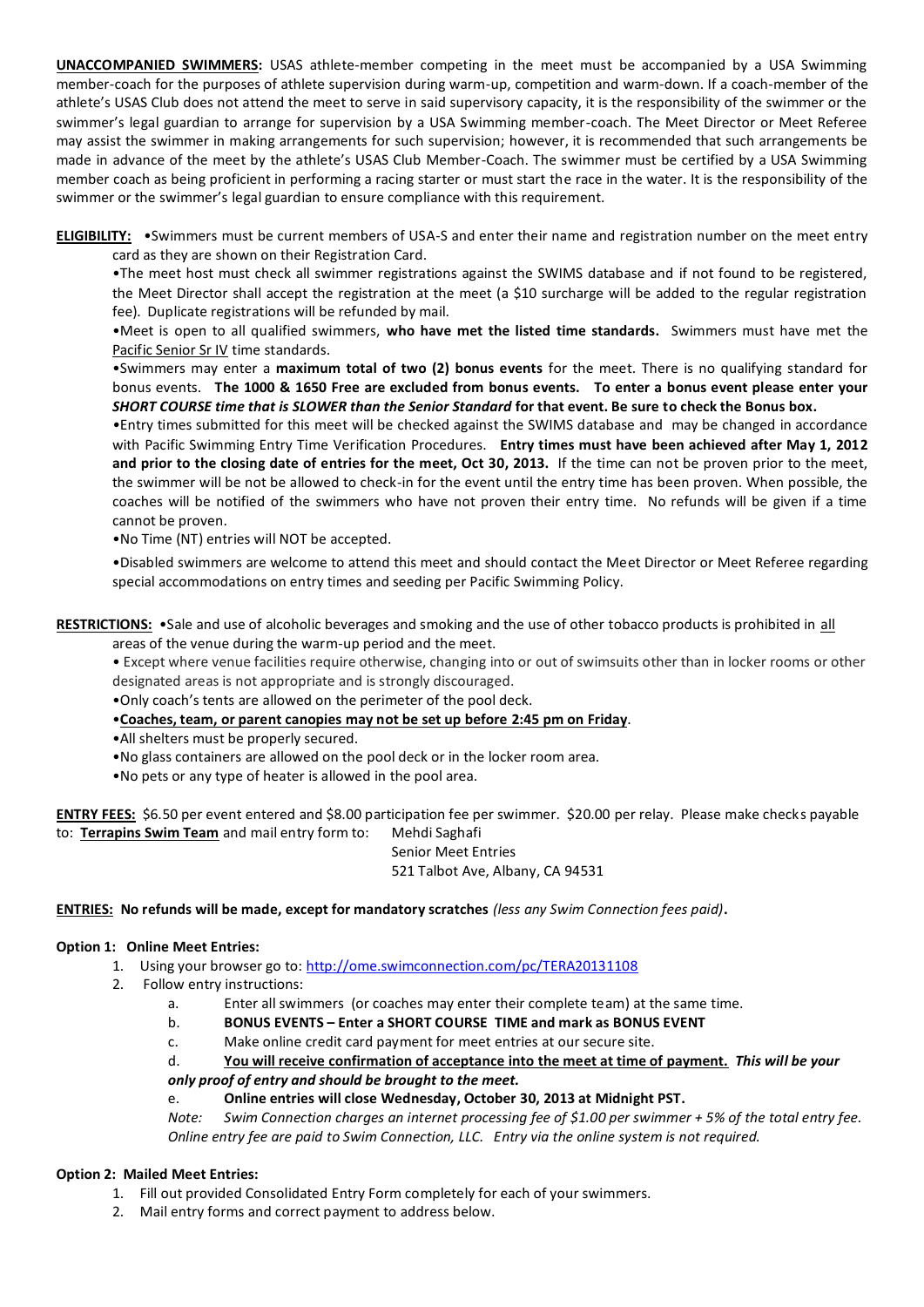**Mail deadline – Monday, October 28, 2013, Postmarked by Midnight PST.** Or hand delivered by Midnight on Wednesday, October 30, 2013. All entries shall be noted by (SCY) or (LCM) to the right of the entry time. No late entries will be accepted. **No refunds will be made, except for mandatory scratches**.

#### **Bonus events: Mark as BONUS and enter your** *SHORT COURSE time that is SLOWER than the Senior IV Standard* **for that event.**

**RELAYS:** Each team is limited to two (2) relay entries in each relay event. All relays will be swam fastest to slowest. Relays entries will be taken on deck or can be mailed using entry form. Relay entries will be due by 12:00 noon each day. Relay only swimmers must provide proof of USA Swimming registration. Relays will be swum in Finals session.

**CHECK-IN:** The meet will be deck seeded. Swimmers must check-in at the Clerk of Course each day. Close of check‐in for all events shall be no more than 60 minutes before the estimated time of the start of the first heat of the event. No event shall be closed more than 30 minutes before the scheduled start of the meet. Swimmers who do not check-in will not be allowed to compete in that event.

## **SCRATCHES:** \*\*\*\*\*\*\*\*\*\*\***POSITIVE CHECK-IN FOR FINALS\*\*\*\*\*\*\*\*\*\*\*\*\*\***

• **Prelims:** Pacific Swimming rule Section 3.B.5.b.3 will be enforced. Swimmers entered in an individual event in a Trials and Finals meet that is seeded on the deck who have checked in for the event, must swim in the event unless they notify the clerk of the course before seeding for that event has begun that they wish to scratch. Failure to swim an event will results in being barred from the rest of his/her events that day including relays. If the swimmer qualified for a final before missing an event they may swim that final.

• **Finals:** Any swimmer who qualifies for the championship, consolation or bonus final, **must check-in or declare his or her intention to swim** the championship, consolation or bonus final with the administrative referee at the positive check in desk within 30 minutes of the announcement of the finalists. A swimmer who fails to compete in the event they checked in for will be subject to disqualification from the remainder of the meet. If the missed final is their last event of the day, the penalty will be a \$25.00 fine. **There will be no blanket team check-ins** (consideration may be given to out-of-LSC/travel teams).

• **Exceptions:** No penalty shall apply for failure to withdraw or compete in an individual event if: (i) the referee is notified in the event of illness or injury and accepts the proof thereof. (ii) It is determined by the referee that the No-Show is caused by circumstances beyond the control of the swimmer. (iii) The swimmer qualified for any level of finals due to scratches of one or more original finalists. (iv) The swimmer is an alternate for any level of finals.

**CERTIFICATION MEET:** This is a National Officials Qualifying Meet. Officials wishing to be evaluated must apply to the Meet referee before the meet by email or when they first arrive at the meet and attend pre-session meetings. Briefing will occur one hour before the start of Trials and Finals. Shorts are not permitted for Finals. For an N3 evaluation to be valid it must be done over 4 sessions in the position. N2 evaluation must be done over 3 sessions in the position. Recertification evaluations must each be done over two sessions, however, the official must work at least 4 sessions at the meet for the recertification evaluation(s) to be valid. The application form can be obtained from the USA swimming website.

#### **AWARDS:** None.

**ADMISSION:** Free. A three (3) day program will be available for a reasonable cost.

**HOSPITALITY & SNACK BAR:** Coaches and working officials will be offered dinner on Friday, lunch and dinner on Saturday and Sunday as well as beverages and snacks throughout the meet. Timers will be offered snacks and beverages throughout the meet. There will be a nutritious snack bar available.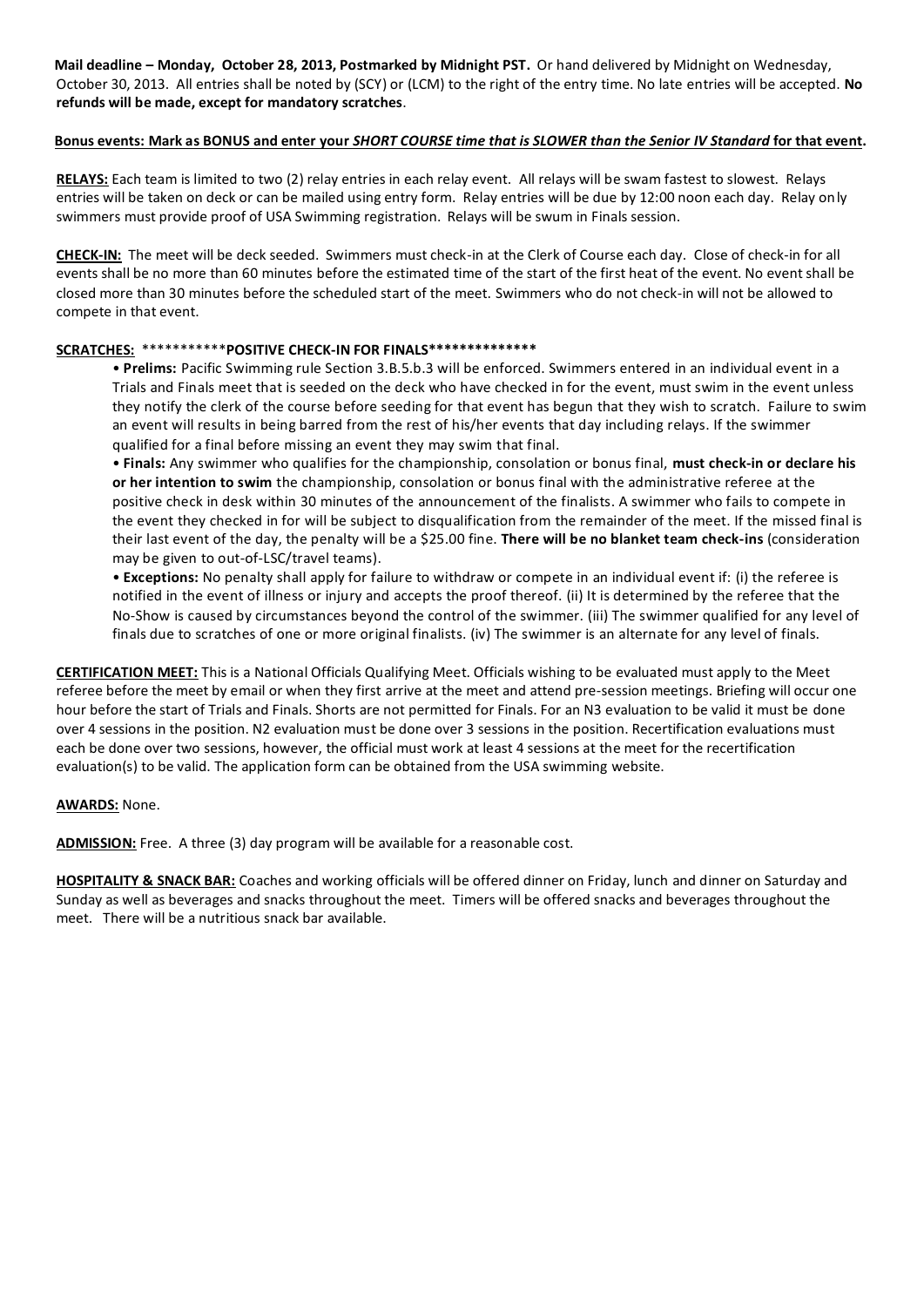| <b>Friday, NOVEMBER 6, 2015</b> |                          |                  |                  |                  |                  |        |  |
|---------------------------------|--------------------------|------------------|------------------|------------------|------------------|--------|--|
| Women's                         | <b>LCM</b><br><b>SCY</b> |                  | Event            |                  | <b>LCM</b>       | Men's  |  |
| Event#                          | <b>Senior IV</b>         | <b>Senior IV</b> |                  | <b>Senior IV</b> | <b>Senior IV</b> | Event# |  |
| $1*$                            | 5:28.79                  | 4:51.59          | 4001M            | 4:33.79          | 5:09.19          | $7*$   |  |
| $3*$                            | 9:56.79                  | 10:59.99         | <b>1000 FREE</b> | 10:25.99         | 9:26.39          | $4*$   |  |

**Friday, November 8, 2013**

**See "Special Rules" regarding the 400 IM, 1000 Free and 1650 FR**

#### *1000 & 1650 FR may not be swum as bonus event*

| Women's<br>Event# | <b>LCM</b><br><b>Senior IV</b> | <b>SCY</b><br><b>Senior IV</b> | Event       | <b>SCY</b><br><b>Senior IV</b> | <b>LCM</b><br><b>Senior IV</b> | Men's<br>Event#   |
|-------------------|--------------------------------|--------------------------------|-------------|--------------------------------|--------------------------------|-------------------|
| $5***$            | ΝT                             | ΝT                             | 200 FR-R    | ΝT                             | ΝT                             | $6***$            |
| $7*$              | 19:29.99                       | 18:59.99                       | 1650 Free** | --                             | --                             | $\qquad \qquad -$ |
| 9                 | 2:33.29                        | 2:15.69                        | 200 Back    | 2:07.79                        | 2:24.59                        | 10                |
| 11                | 29.59                          | 25.89                          | 50 Free     | 23.29                          | 26.89                          | 12                |
| 13                | 2:34.29                        | 2:16.59                        | 200 IM      | 2:04.29                        | 2:20.79                        | 14                |
| 15                | 1:10.99                        | 1:01.99                        | 100 Fly     | 55.99                          | 1:03.59                        | 16                |
| 17                | 2:16.99                        | 2:00.49                        | 200 Free    | 1:50.69                        | 2:07.39                        | 18                |
| 19                | 2:55.49                        | 2:35.89                        | 200 Breast  | 2:22.99                        | 2:40.59                        | 20                |
| $71***$           | ΝT                             | ΝT                             | 400 Med-R   | ΝT                             | ΝT                             | $72***$           |

#### **Saturday, November 9, 2013**

**Saturday FINALS will be swum in event order starting with Event 5**

**\* Event 7 will be swum at the conclusion of Trials session – The fastest heat will be swum in Finals. \*\*\* All Relays will be swum in event order during Finals only.**

| Women's<br>Event#        | <b>LCM</b><br><b>Senior IV</b> | <b>SCY</b><br><b>Senior IV</b> | Event          | <b>SCY</b><br><b>Senior IV</b> | <b>LCM</b><br><b>Senior IV</b> | Men's<br>Event# |  |  |
|--------------------------|--------------------------------|--------------------------------|----------------|--------------------------------|--------------------------------|-----------------|--|--|
| $23***$                  | ΝT                             | ΝT                             | 200 MR         | ΝT                             | NΤ                             | $74***$         |  |  |
| $\qquad \qquad \qquad -$ | --                             | $- -$                          | 1650 Free**    | 17:59.99                       | 18:29.99                       | $26*$           |  |  |
| 27                       | 2:35.79                        | 2:17.99                        | <b>200 Fly</b> | 2:07.99                        | 2:24.79                        | 28              |  |  |
| 29                       | 1:03.79                        | 55.99                          | 100 Free       | 50.79                          | 58.79                          | 30              |  |  |
| 31                       | 1:20.69                        | 1:11.49                        | 100 Breast     | 1:04.09                        | 1:12.59                        | 32              |  |  |
| 33                       | 4:46.19                        | 5:19.29                        | 500 Free       | 4:58.19                        | 4:29.39                        | 34              |  |  |
| 35                       | 1:12.09                        | 1:03.69                        | 100 Back       | 58.79                          | 1:06.69                        | 36              |  |  |
| $37***$                  | ΝT                             | NΤ                             | 400 FR-R       | NΤ                             | NΤ                             | $38***$         |  |  |

## **Sunday, November 10, 2013**

**\* Event 26 will be swum at the conclusion of Trials session – The fastest heat will be swum in Finals** *1000 & 1650 Free may not be swum as bonus events*

**\*\*\* All Relays will be swum in event order during Finals only.**

**Sunday FINALS will be swum in event order starting with Event 23**

# **Hotel information will be available at the Terrapin Team Website. [www.terrapinswim.com](http://terrapinswim.vicid.com/custpage.php?cid=18679&teamid=0)**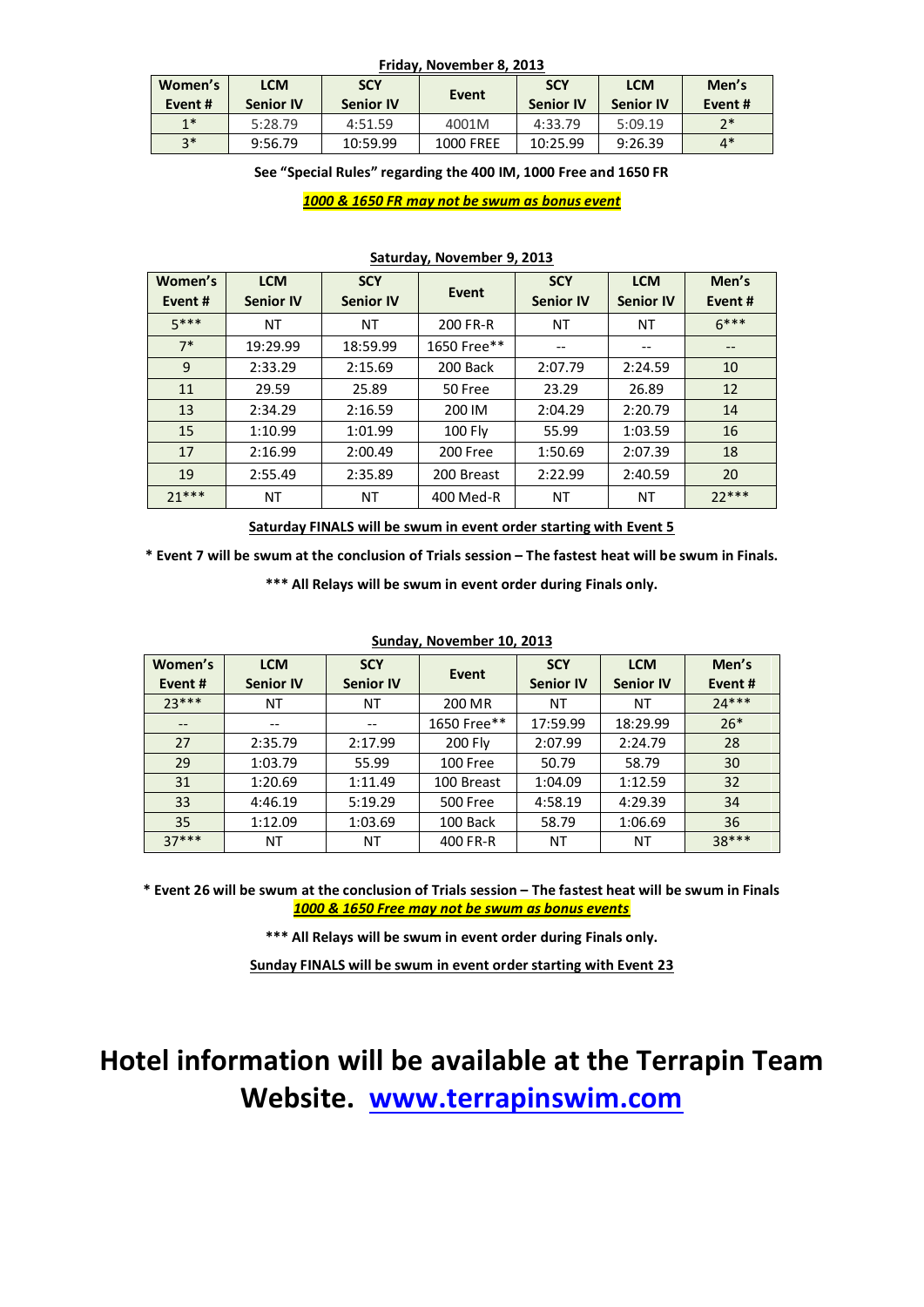

#### **PLEASE DO NOT CUT OUT ENTRY FORM**

|                                                           |  | Pacific Swimming - Hosted by Terrapins Swim Team |       |  |  |                         |                   |           |        |                  |           |            | <b>BONU</b>  |
|-----------------------------------------------------------|--|--------------------------------------------------|-------|--|--|-------------------------|-------------------|-----------|--------|------------------|-----------|------------|--------------|
|                                                           |  |                                                  |       |  |  | Senior T & F Meet       |                   |           |        |                  |           |            | Enter        |
| November 8-10, 2013                                       |  |                                                  |       |  |  |                         |                   |           | the Se |                  |           |            |              |
|                                                           |  |                                                  |       |  |  | Consolidated Entry Form |                   |           |        |                  |           |            | the bo       |
| Name: Last,                                               |  |                                                  | First |  |  |                         |                   | Middle    |        |                  |           |            |              |
|                                                           |  |                                                  |       |  |  |                         |                   |           |        |                  |           |            | DO NO        |
|                                                           |  |                                                  |       |  |  |                         |                   |           |        |                  |           |            | minim        |
| Club Abbr.                                                |  | <b>UNATT TEAM ABBR</b>                           |       |  |  |                         | Club Name         |           |        |                  |           |            |              |
|                                                           |  |                                                  |       |  |  |                         |                   |           |        |                  |           |            | Checl        |
|                                                           |  |                                                  |       |  |  |                         |                   |           |        |                  |           |            |              |
| Age                                                       |  | Date of Birth                                    |       |  |  | Sex                     |                   |           |        | $LSC - (PC, SN)$ |           |            |              |
|                                                           |  |                                                  |       |  |  | M                       | F                 |           |        |                  |           |            |              |
| USA-#                                                     |  |                                                  |       |  |  |                         |                   |           |        |                  |           |            |              |
|                                                           |  |                                                  |       |  |  |                         |                   |           |        |                  |           |            |              |
| Event#                                                    |  | Distance / Stroke                                |       |  |  |                         | <b>Entry Time</b> |           |        |                  |           | Circle one |              |
|                                                           |  |                                                  |       |  |  |                         |                   |           |        |                  | SCY / LCM |            | <b>Entry</b> |
|                                                           |  |                                                  |       |  |  |                         |                   |           |        |                  |           | SCY / LCM  |              |
|                                                           |  |                                                  |       |  |  |                         |                   | $\bullet$ |        |                  |           | SCY / LCM  | Postm        |
|                                                           |  |                                                  |       |  |  |                         | :                 | $\bullet$ |        |                  |           | SCY / LCM  | Hand         |
|                                                           |  |                                                  |       |  |  |                         |                   | $\bullet$ |        |                  |           | SCY / LCM  | Online       |
|                                                           |  |                                                  |       |  |  |                         |                   | $\bullet$ |        |                  |           | SCY / LCM  |              |
|                                                           |  |                                                  |       |  |  |                         | :                 | $\bullet$ |        |                  |           | SCY / LCM  | Entry        |
|                                                           |  |                                                  |       |  |  |                         | $\ddot{\cdot}$    | $\bullet$ |        |                  |           | SCY / LCM  |              |
|                                                           |  |                                                  |       |  |  |                         | $\ddot{\cdot}$    | $\bullet$ |        |                  |           | SCY / LCM  |              |
|                                                           |  |                                                  |       |  |  |                         |                   |           |        |                  |           | SCY / LCM  |              |
| <b>CIRCLE BONUS</b> # of entries $\frac{1}{2}$ x \$6.50 = |  |                                                  |       |  |  |                         |                   |           | \$     |                  |           |            |              |
| <b>EVENT</b>                                              |  |                                                  |       |  |  | Participation Fee       |                   |           | \$8.00 |                  |           |            |              |
|                                                           |  |                                                  |       |  |  |                         | Total             | \$        |        |                  |           |            |              |
|                                                           |  |                                                  |       |  |  |                         |                   |           |        |                  |           |            |              |
| Coach                                                     |  |                                                  |       |  |  |                         |                   |           |        |                  |           |            |              |
| Swimmer's                                                 |  |                                                  |       |  |  |                         |                   |           |        |                  |           |            |              |
| Address                                                   |  |                                                  |       |  |  |                         |                   |           |        |                  |           |            |              |
|                                                           |  |                                                  |       |  |  |                         |                   |           |        |                  |           |            |              |
|                                                           |  |                                                  |       |  |  |                         |                   |           |        |                  |           |            |              |
| Home Phone                                                |  |                                                  |       |  |  | Cell Phone              |                   |           |        |                  |           |            |              |
|                                                           |  |                                                  |       |  |  |                         |                   |           |        |                  |           |            |              |
| Email                                                     |  |                                                  |       |  |  |                         |                   |           |        |                  |           |            |              |

#### **BOSHIS EVENTS:**

with your **SHORT COURSE time slower than the** *Senior Time* **Standard** for that event and **circle** onus event

OT submit entry without a time that meets the num entry standard (Except for bonus events).

ks payable to: **Terrapins Swim Team**.

Entries To:

Mehdi Saghafi Senior Meet Entries 521 Talbot Ave, Albany, CA 94531

#### **Entry deadlines:**

arked midnight, Monday, Oct 28, 2013 delivered by Wednesday, Oct 30, 2013 e midnight, Wednesday, Oct 30, 2013

Entry questions: **[msandcdg@sbcglobal.net](mailto:msandcdg@sbcglobal.net)**

| <b>Events Entered</b> | <b>TOTAL DUE</b> |
|-----------------------|------------------|
| 1                     | \$14.50          |
| 2                     | 21.00            |
| 3                     | 27.50            |
| 4                     | 34.00            |
| 5                     | 40.50            |
| 6                     | 47.00            |
| 7                     | 53.50            |
| 8                     | 60.00            |
| 9                     | 66.50            |
| 10                    | 73.00            |
|                       |                  |

Totals Include \$8.00 Participation fee.